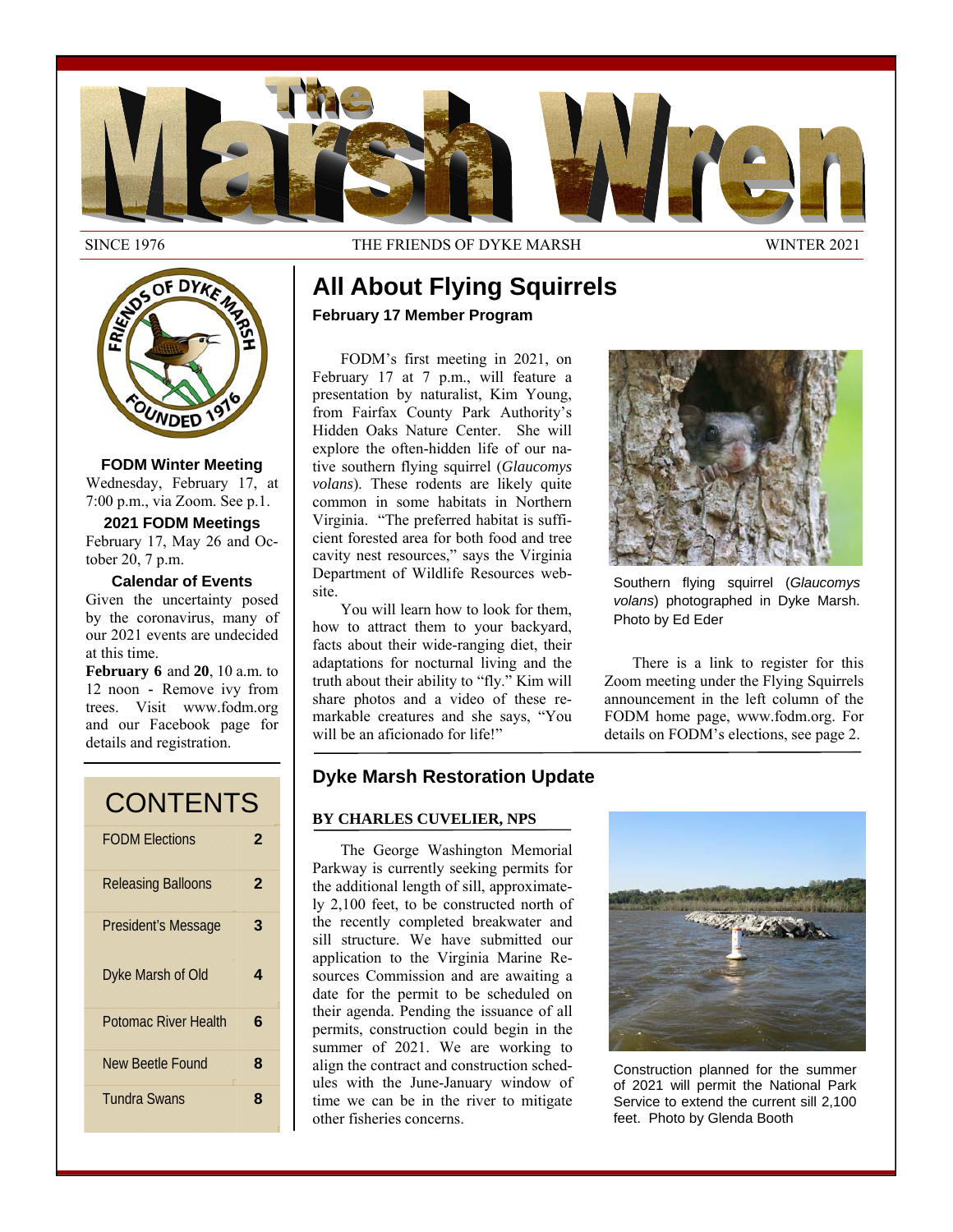## **Annual Meeting and Election, February 17**

The February 17 meeting is also FOD-M's annual meeting and the election of officers and a Board of Directors. The proposed nominees, all



of whom have agreed to serve, are listed below. Other nominations can be considered at the meeting.

We have included in the paper copies of the Marsh Wren a proxy form for members in good standing who cannot attend for establishing a quorum and voting. The form has instructions for completing and returning it by February 12, 12 noon. Members who receive the newsletter by email will receive an email with the proxy form and instructions for replying by email. Please email your proxy by February 15, 12 noon, to info@fodm.org. Please send your proxy if you cannot attend.

Officers and Board of Directors nominees - Incumbents: Glenda Booth, President; Dixie Sommers, Vice President; Dorothy McManus, Secretary; Patricia Salamone, Treasurer; Ed Eder, Past President; David F. Barbour; Jim Gearing; Deborah Hammer; Meg Jonas; Bob Veltkamp. New nominee: Carolyn Gamble.

Carolyn Gamble is a lifelong nature lover. She enjoyed a 30-year career at Huntley

Meadows Park starting in 1982 when the first boardwalk had just been built. She moved into the Belle View commu-

## **Releasing Balloons, a No-no**

Who doesn't love a balloon? Usually, they bring cheer, but balloons have a downside.

They biodegrade very slowly. Marine mammals and sea turtles mistake them for food because some latex balloons look like jellyfish. When eaten, balloons can be lethal. Birds can get entan-



Balloon debris in DMWP. Photo by Glenda Booth

gled in them, especially in their strings or ribbons. Foil balloons can cause power outages when entangled on power lines. We have found balloon debris in Dyke Marsh.

Latex balloons, foil balloons and plastic ribbons are a top source of debris on Virginia's remote beaches according to a January study by Longwood University's Clean Virginia Waterways. "Balloons and plastic ribbons are among the deadliest types of ocean trash to all kinds of wildlife including sea turtles and birds," commented Christina Trapani, a Longwood researcher.

Under Virginia's current law, people can release up to 50 balloons at one time. The Virginia General Assembly is considering a bill sponsored by Delegate Nancy Guy to limit intentional releases of balloons outdoors. As we go to press, its outcome is uncertain.

If balloons are part of your party, make sure they don't take flight.

nity in 2011 in part because of its proximity to Dyke Marsh<br>Carolyn Gamble<br> $\frac{1}{2}$  and all its proported flame and fours. Carolyn is also interand all its wonderful flora and fauna. Carolyn is also interested in local history and serves on the Friends of Historic Huntley Board of Directors.

## **Editor:**

Dorothy McManus

**Assistant Editor:**  T. D. Hobart

Friends of Dyke Marsh P.O. Box 7183 Alexandria, VA 22307 info@fodm.org

Visit our website at **www.fodm.org** or on **Facebook.com**

Copyright © 2021, The Friends of Dyke Marsh, Inc. All rights reserved.

# **Friends of Dyke Marsh Board of Directors**

**President** Glenda Booth 703-765-5233

**Vice President**  Dixie Sommers 703-969-7931

**Secretary** Dorothy McManus (*Marsh Wren*) 703-960-3643

> **Treasurer** Pat Salamone 703-329-1748

Ed Eder (Past President)

**Board Members** 

Bob Veltkamp (Membership)

David Barbour

Jim Gearing

Deborah Hammer

Meg Jonas

**Board members can receive emails at info@fodm.org**. *The Marsh Wren* is a quarterly publication of the Friends of Dyke Marsh, Inc., a nonprofit 501(c)(3) organization. Letters and submissions to *The Marsh Wren* are welcome. Send them to the address at left. Special thanks to Duncan Hobart for managing our website (www.fodm.org).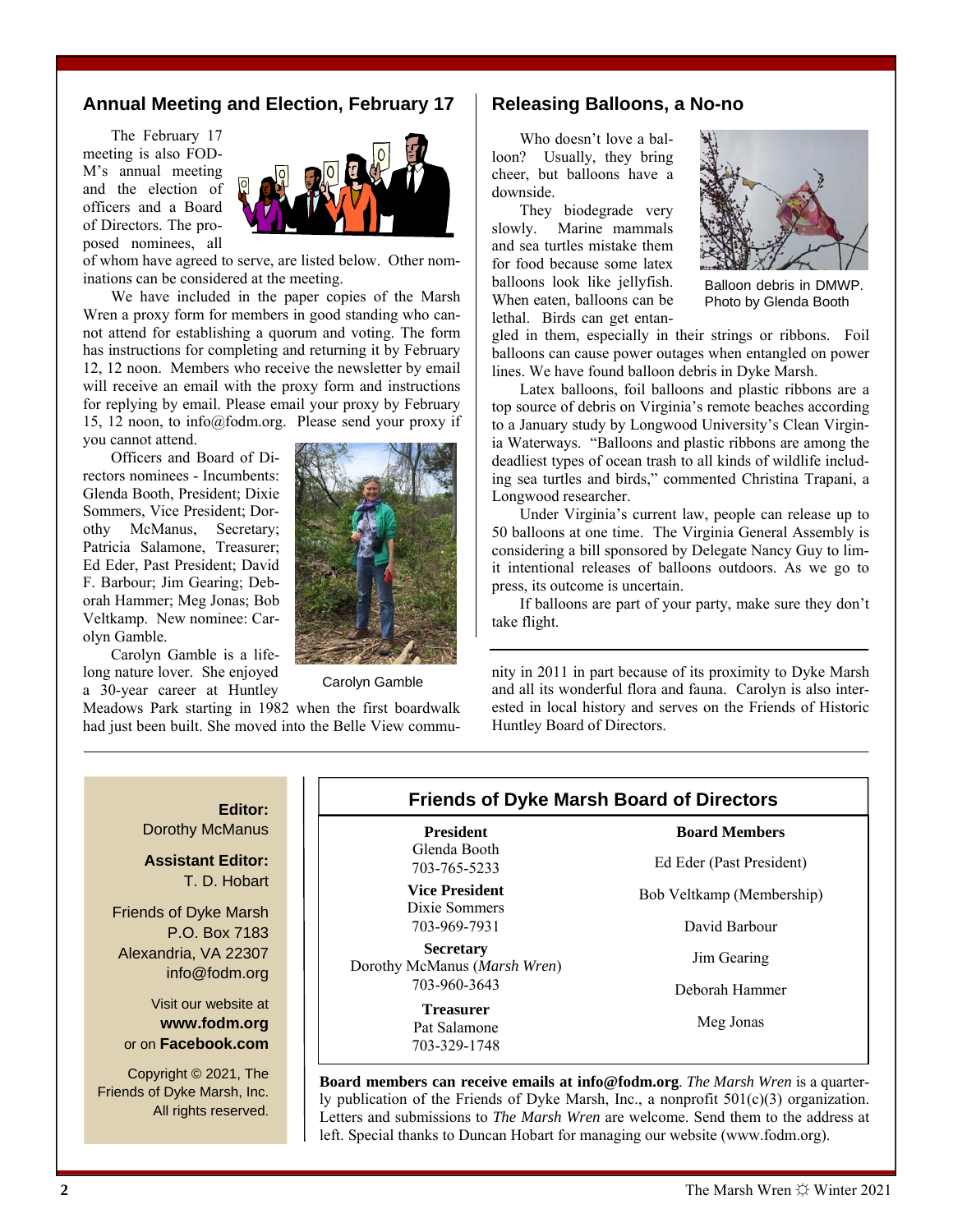

# **President's Message Glenda C. Booth, President, Friends of Dyke Marsh**

 As we gladly put 2020 behind us and look forward to brighter days ahead, winter is a good time to regroup, count our blessings and enjoy clear, crisp

> more (*Platanus occidentalis*). A common tree in Dyke Marsh, it has a distinctive brown, gray and white exfoliating, mottled

 In December, FOD-Mers helped with the 121st Audubon Christmas Bird Count. Ed Eder and Barbara Saffir spotted two female Baltimore orioles (*Icterus galbula*). Ed also photographed a migration rarity, a yellow-throated warbler (*Setophaga dominica*) foraging. On December 12, he snapped a

days outdoors. Most insects "hibernate" in winter in a resting period called diapause. Many birds have flown south; others have arrived. Some wetland plants have "disappeared" into the marsh bottom.

But there's life out there. Bald eagles have "refurbished" their nests and mated. In January, they began incubating eggs. On a warm, sunny day, mourning cloak butterflies might take flight.

While some life in the marsh is dormant, winter is an opportune time to study patterns in tree bark, like this syca-

bark.



An American sycamore's exfoliating bark. Photo by Glenda Booth

downy woodpecker (*Dryobates pubescens*) excavating a hornet's nest. A barnacle goose (*Branta leucopsis*) "sent local birders into a frenzy," reported DCist on December 15, near Washington, D.C., a migrant rarely seen here. And speaking of birds, our Breeding Bird Survey leader Larry Cartwright reports that in the spring, prothonotary warblers (*Protonotaria citrea*) "had a terrific breeding year" with four confirmations of breeding in the marsh.

### **Generous Donors**

Thank you everyone who kindly sent end-of-the-year donations to FODM. Whether it is \$1.00 or several hundred, every little bit helps.

Speaking of funds, in October, FODM received a \$1,000 grant from the Colburn Family Foundation based in

"Conservation is a cause that has no end. There is no point at which we will say our work is finished." -- Rachel Carson Reston, Virginia. Chris Ambrose, a Lorton-area resident, recommended the Friends of Dyke Marsh to Boatsetter.com, a boating organization associated with Geico Insurance, that has the goal of helping nonprofits "that align within the passion our owners have for creating a meaningful impact in the environment and planet water."



A downy woodpecker excavating a hornet's nest. Photo by Ed Eder

#### **Reaching Out**

We try to be a welcoming, inclusive organization. On our website, you'll find a flyer prepared by former FODM Vice President Ned Stone inviting Latino and Latina friends to enjoy Dyke Marsh. We also have a flyer for Spanishspeaking youngsters. Thank you, Ned and Haroldo Suarez for helping us help children learn what's in Dyke Marsh. And we have a new poster on the bulletin board with a QR code so smart phone users can access our website quickly by clicking on it at the bulletin board. Thank you, Bob Veltkamp, for the beautiful poster, printed by Minuteman Press.

#### **Decade of Restoration**

The United Nations (U.N.) has designated 2021 to 2030 as the U.N. Decade on Ecosystem Restoration, calling for stronger protections and restoration of ecosystems around the world. The goal of this global movement is to stop the degradation of ecosystems and work toward a more sustainable future. A 2020 study published in Nature found that "Wetlands restoration has the highest positive impact for biodiversity conservation and forests the highest importance for climate change mitigation." You can learn more here https://www.decadeonrestoration.org/.

As we prepare for spring to unfold, here's some inspiration from Ogden Nash:

> The turtle trapped 'twist plated decks Doth practically conceal its sex I think it clever of the turtle In such a fix to be so fertile.

Happy 2021! The ospreys will be back soon.



*Glenda C. Booth is the president of the Friends of Dyke Marsh and active in conservation issues in Virginia*.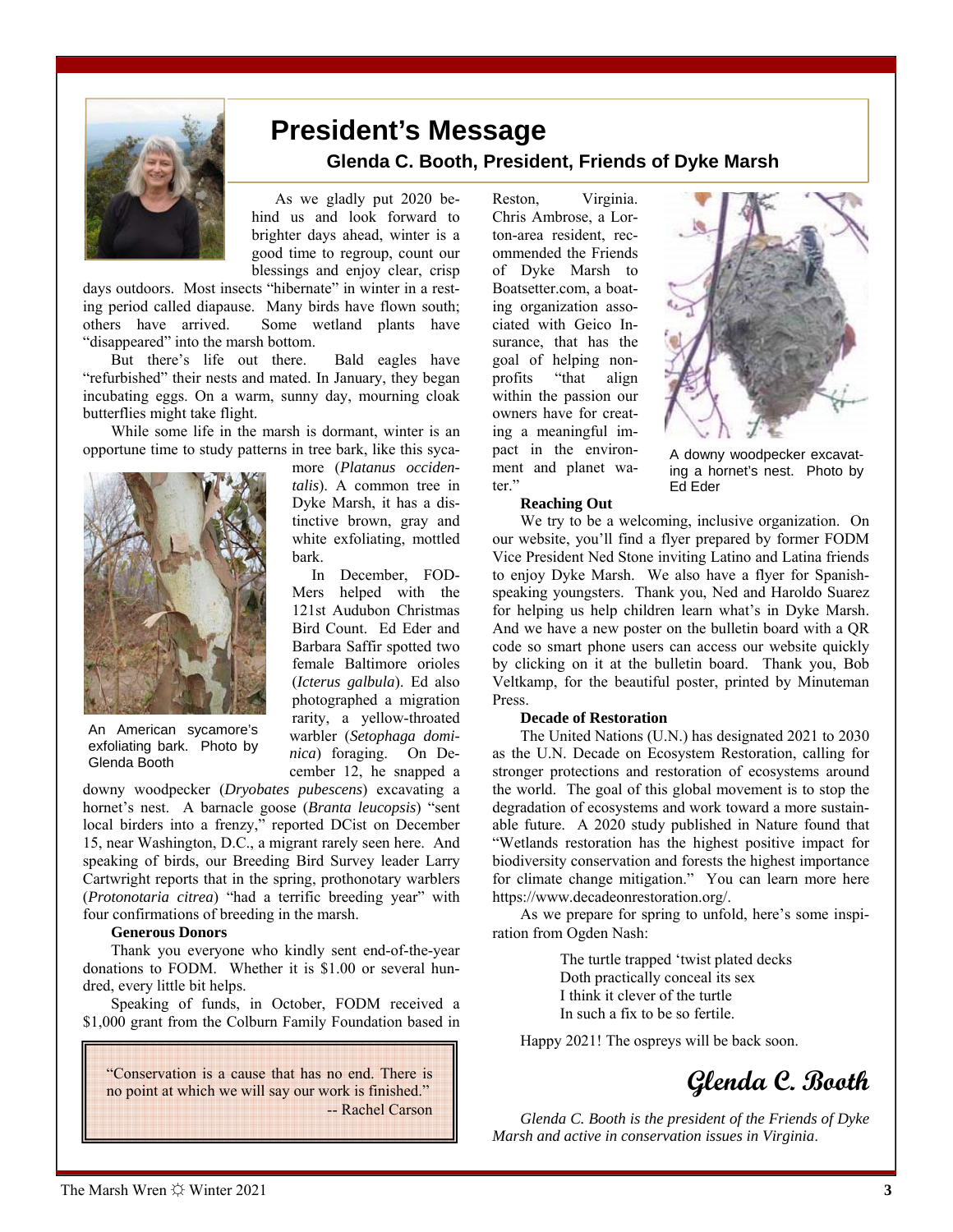# **Dyke Marsh of Old — Miasma, Mystery and Mischief**

## **BY GLENDA C. BOOTH**

*This article offers a few highlights of Dyke Marsh's human history, some of the marsh's intriguing past. It is based, in part, on a 2012 talk to FODM by Matthew Virta, Cultural Resources Program Manager/Archaeologist for the George Washington Memorial Parkway, U.S. National Park Service*.



Wetlands were not always protected, even from farm animals. This is a wetland in the Washington area.

Parts of today's Dyke Marsh are around 2,200 years old, concluded the U.S. Geological Survey (USGS) in 2013. ". . . the oldest radiometric evidence we obtained was from our percussion core . . . from the southern marsh . . . indicates that peat had developed at the site by least the Early Woodland Period (~2200 BP) . . ." reported USGS. ". . . marshland existed at least intermittently at the site for over two millennia . . ." During the Archaic Period, 9,500 to 1,000 B.C., Native Americans used the area for subsistence hunting and gathering.

English explorer Captain John Smith encountered many Native American villages on his 1608 voyage on the Potomac River and recorded them on a map. These villages were home to Algonquian-speaking Indians, including the Nacotchtank and Tauxenent living just north and south of what today we call Dyke Marsh.

#### **Sunken Land**

In 1653 and 1654, the British issued the first land patents to an individual owner for the Dyke Marsh area to Giles Brent for two tracts, including a "parcel of sunken land near Hunting Creek." This "sunken land" may have been the first recorded reference to what is now known as Dyke Marsh. In 1669, John Matthews got a patent for 1,600 acres along Great Hunting Creek, probably including parts of Dyke Marsh. Surveys labeled the wetlands as "Swamp and Pocoson."

In the 17th and 18th centuries, the area's uplands and wetlands went through many owners and were cleared, divided, farmed and modified. In the early 1800s, Colonel Augustine Smith bought portions of the plantation, West's Grove, and tried to "reclaim" wetlands by building earthen dikes. After his death, Alexandria Gazette newspaper ads boasted that the West Grove property was "embracing one of the most extensive and valuable river bottoms and pocosins in this country . . . 350 acres were redeemed from the river by a dike constructed of earth and gravel drawn from the hills. A third has been cleared and cultivated." These dikes ultimately failed. The name "Dyke Marsh" comes from these structures, using an Old or Middle English spelling.

#### **Hell Hole**

By the mid-1800s, the marsh was called "Hell Hole." An August 10, 1858, Alexandria Gazette article extolled, "Hell Hole is a grand, wild place, and, save for the miasma and mosquitos which reign there pre-eminent, would be a magnificent abode for those fond of following the pursuits of Nimrod and Walton." (Nimrod was a Biblical hunter and Walton was Izaak Walton, the 17th century Complete Angler author.)

 During the Civil War, Union troops occupied the city of Alexandria and controlled the Dyke Marsh area. The troops most likely did not attempt to penetrate "Hell Hole," according to Virta. Kevin Green, a local unofficial "historian," believes that some secessionists hid out in Dyke Marsh.

### **Railway along the River**

In 1892, the Washington, Alexandria and Mount Vernon Railroad built an electric railway along the Potomac shoreline which carried travelers in trolleys from Washington, D.C., to Mount Vernon Estate and hauled produce from area farmers. The line included a stop on the marsh's shoreline called "The Dyke." The railway ceased operating in the 1920s when car and bus travel became popular. (Today's circular road at Mount Vernon Estate was the turnaround for the trolley.) Several bawdy houses popped up in New Alexandria concurrent with building the railroad,



Postcard scene of The "Dyke" Resort, Alexandria, Virginia, circa 1907-1914. The image is from National Trust Library Historic Postcard Collection from University of Maryland.

**OLD DYKE MARSH** *(continued on page 5)*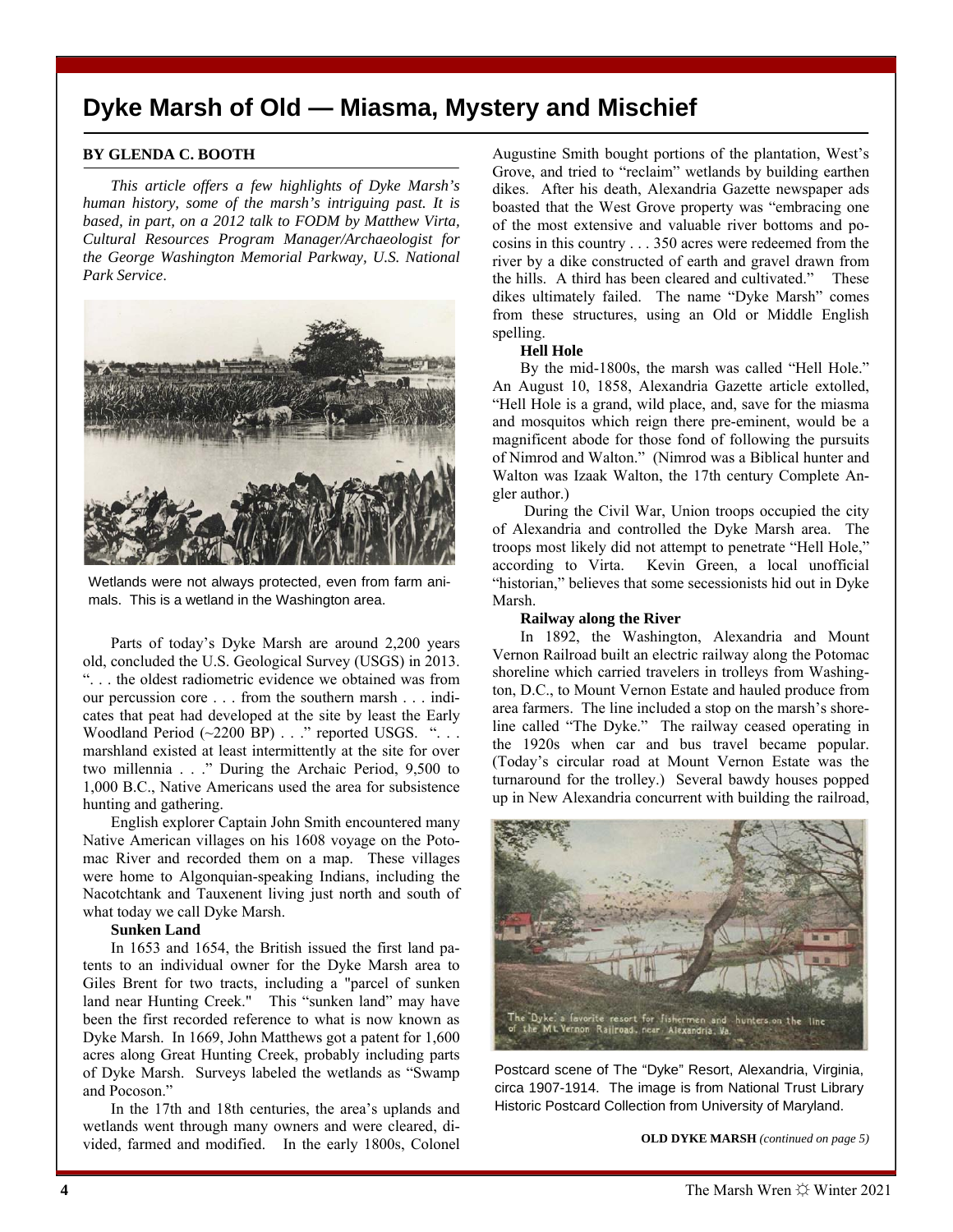#### **OLD DYKE MARSH** *(continued from page 4)*

according to Fredrick Tilp in his 1978 book, This Was Potomac River. When the New Alexandria Land and River Improvement Corporation went bankrupt, a trustee, James Swartz, gave nearly 600 acres, including Dyke Marsh, to Pennsylvania's Bucknell University.

## **Dyke Marsh's Nefarious Side**

Dense marshes, where jurisdictional lines are fuzzy, invite various nefarious pursuits. At some point after the Civil War, "arks" appeared, 24-foot by 10-foot boats with a 12-inch draft, moored in the marsh and river. Also, people built shacks or cottages just off the Virginia shoreline on pilings, presumably providing services beyond lodging and fishing supplies. An early 20th century postcard advertises "Dyke" as a fishing and hunting "resort," showing an ark moored against a surviving section of the Augustine Smith dike and connected by a small suspension bridge.

One local, now deceased, said that many of the arks "were survivors of the arks shut out of the Chesapeake and Ohio Canal at the time of its closure. Many arks survived for years . . . as off-shore means to offer those amenities to the populace legally unavailable within the Virginia boundaries," he wrote.

Local lore has spread tales of bootleggers operating stills in Dyke Marsh with small skiffs showing up in the



black of night commanded by armed individuals who left with "products." A 1931 Washington Post article reported that police raided Gus Quayle's place on the Dyke near New Alexandria after watching him haul liquor from the bottom of the river and making a sale. After they arrested

An "ark" in Dyke Marsh. Photo by John Andrews

him, officers found 138 bottles of alleged home brew and seven pints of alleged liquor stashed in gunny sacks under the water.

Cigarette Dodson was an enigmatic, locally wellknown "entrepreneur." Two local residents have shared their memories of Cig. They believe he operated a still in the marsh and smuggled cigarettes "from the South." Mount Vernon resident Eugene D. Vinogradoff knew Cig and shared this reminiscence: "Cig was a trapper, mostly. He caught muskrats, beavers and occasionally foxes and rabbits and sold their pelts. He also had a fishnet or two (The nets were held up by lines of wooden poles driven into the muddy bottom of the Potomac. The ice pulled them up each winter, so they had to be re-driven in the spring.), and he caught mostly white perch and carp.

"During the hunting season, Cig also had several duck blinds, which he rented out to folks like my dad and me. But he told us that he made most of his money from trapping. My dad and I went duck hunting with Cig in 1956 and 1957. When we shot a duck, Cig would send his dog, a

Chesapeake retriever, to swim out and pull the duck back to shore.

"When I grew older, my father told me that there were rumors among our neighbors that Cig had also made money as a bootlegger during Prohibition. But other than the rumors, I have no knowledge of that.



A duck blind on the Potomac River. Photo by Ned Stone

"Cig and his wife lived in a wooden shack, with a tarpaper roof, built on top of a wooden barge located in the inlet just offshore from today's 'Cigarette Turnaround,' called 'Pipeline Bay' by some. Their barge and shed were located on the south side of this inlet, tied by ropes to a couple of trees that grew on the shore. The shore was, and still is, high enough that it does not flood during normal high tides.

"I visited Cig's shack several times. It had a metal, wood-burning stove in it. It was one big room, with a small dining table, couch and beds against the back wall (i.e., the wall facing south, up against the shoreline). I never used the bathroom, but of course, I do know where it emptied. More 'fertilizer' for the Dyke Marsh flora.

"Cig drank bourbon and, as his nickname suggests, he smoked (we all did back then). In the afternoon and evening, he offered visitors a shot of bourbon, followed by a glass of water. Cig collected rainwater and, when that ran short, he also took water from a spring on the shore."

The Park Service evicted the Dodsons to foster the George Washington Memorial Parkway's commemorative character. Eugene recalled, "I remember when Cig had to leave the marsh. He had a small-ish outboard motor on the back of a skiff, a flat-bottom wooden rowboat, which was pushing from behind his barge with their shack on it. He and his wife set off down the Potomac River. I took my boat out and met them in the channel to say goodbye. I remember that Cig said he did not know where they would try to settle. He was just going to play it day by day for a while, getting further and further down the river."

### **The Parkway**

In 1928, Congress passed legislation authorizing a survey and construction of a memorial highway (referred to as the Mount Vernon Memorial Highway) from Mount Vernon Estate to Arlington Memorial Bridge, which when completed was the first segment of what later became the George Washington Memorial Parkway. Designers highlighted Dyke Marsh for its scenery and included a pull-off today still called "Cigarette Turnaround" by some locals. By 1932, NPS removed the railway tracks and the parkway opened as a memorial to George Washington on the 200th anniversary of his birth.

**OLD DYKE MARSH** *(continued on page 7)*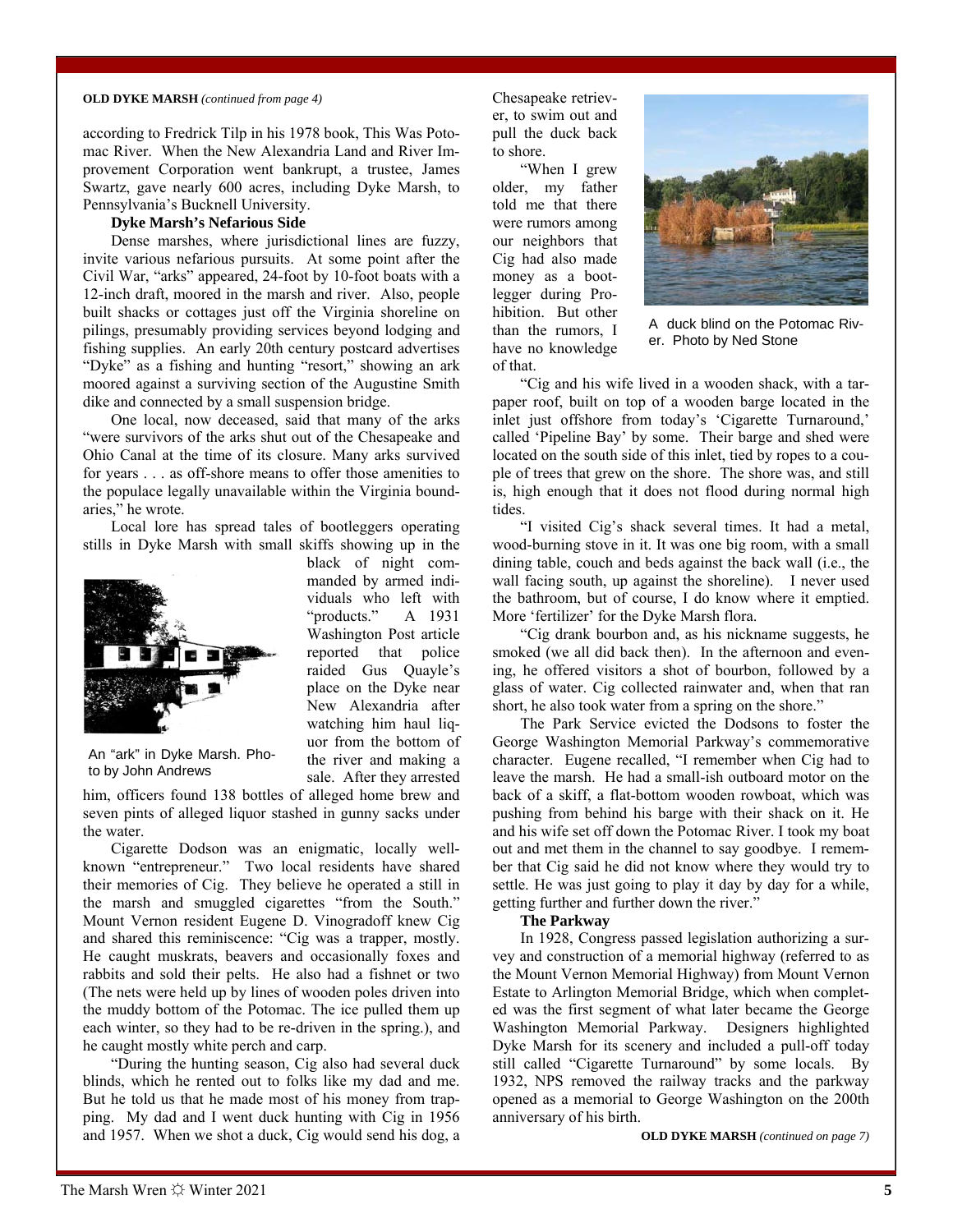# **The Potomac River's Health, Is It Stalling?**

For the first time in a decade, the Potomac River's health has declined, according to the Potomac Conservancy's "report card," falling from a grade of B to a B-. While cleaner than it was in 2011 when it got a D, "its recovery is plateauing," say Conservancy officials. The Potomac provides drinking water to five million people. It is still unsafe for swimming or fishing.

The report card graded pollution, fish, habitat, land and people, using 2018 data.

### **Polluted Runoff and More**

Polluted stormwater runoff is the fastest growing pollutant and "threatens to undo decades of progress," the Conservancy concludes. Impervious surfaces like streets, parking lots and roofs prevent the natural absorption of precipitation and instead often send stormwater water, trash, sediments and excess nutrients into waterways. Overwhelmed stormwater systems can carry diluted sewage into waterways during intense storms.

Land use got a C+. "Population growth, sprawl and its infrastructure threaten to degrade water quality as forests are cleared and replaced with parking lots, housing and roads," the report maintains.

Forested shoreline buffers got a grade of F; underwater aquatic plants, a C-. Protected lands are 37 percent of total land area basin-wide and got an A grade.

Tidal water quality earned a D+, perhaps because 2017 and 2018 had higher-than-average rainfall which reduced water clarity. The Potomac is tidal from its mouth at the Chesapeake Bay up to Little Falls. Non-tidal water quality scored a grade of B. Smallmouth bass are "showing signs of stress," but shad and white perch are doing well, Conservancy officials contend. Two non-native fish, blue catfish and snakeheads, could put native fish at risk.

The Potomac begins at a spring in West Virginia 3,140 feet above



Stormwater runoff is the river's fastest growing pollutant. Photo by Glenda Booth

sea level and winds 383 miles through three states and Washington, D. C., to the Chesapeake Bay. The Washington Post in 1951 called the river an "open sewer" and President Lyndon B. Johnson labeled it "a national disgrace" in 1965. American Rivers listed the Potomac as America's "most endangered river" in 2012.

Potomac Conservancy President Hedrick Belin cautions, "We've reached a critical turning point for the river and we can't backslide now. We must strengthen — not weaken — water protections so fishermen can eat their catch, children can safely swim and we can drink water without worry." Visit www.potomac.org.

### **Join the Invasives Team**

Give a cheer for dead ivy! To save some trees, FODM volunteers are removing English ivy (*Hedera helix*) from tree trunks. Vines left typically die. English ivy is an aggressive, non-native, evergreen plant, all too pervasive in Dyke Marsh. It carpets the ground and climbs, attaching aerial rootlets to whatever it climbs. When it matures, it flowers and sets fruit. Birds eat and disseminate the fruits. Ivy can eventually kill trees and as a ground-



A tree in Dyke Marsh covered with English ivy. Photo by Glenda Booth

cover, it smothers and kills vegetation. You can see a good contrast in habitats by comparing our native plant site where most of the ivy was removed to other areas along the Haul Road where it unfortunately abounds.

Sign up at  $info@fodm.org.$  It's great exercise and camaraderie and we can social distance.

## **Butterflies, Dragonflies and Damselflies Surveyed**

A devoted cadre of volunteers has conducted surveys of Dyke Marsh's butterflies, dragonflies and damselflies every year since 2016. In 15 surveys in 2020, they documented 33 butterfly species and 19 dragonfly species. They added two



butterfly species not previously recorded and three dragonfly species, bringing the five-year, species totals to 51 butterflies and 39 dragonflies (27 dragonflies and 12 damselflies). Thank you, survey team, for your dedication.

### **Help Record Dyke Marsh's Natural History**

Please help record changes in Dyke Marsh by using our two Chronolog stations: one at the native plant site, https:// www.chronolog.io/site/DMW101, and one across from Tulane Drive, also called the Big Gut, https:// www.chronolog.io/site/DMW102. At the stations, just put your cellphone in the bracket and snap a photo. Then email it to upload@chronolog.io with the station location in the subject line. Be sure to visit chronolog.io and watch as the seasons come and go. You could get hooked!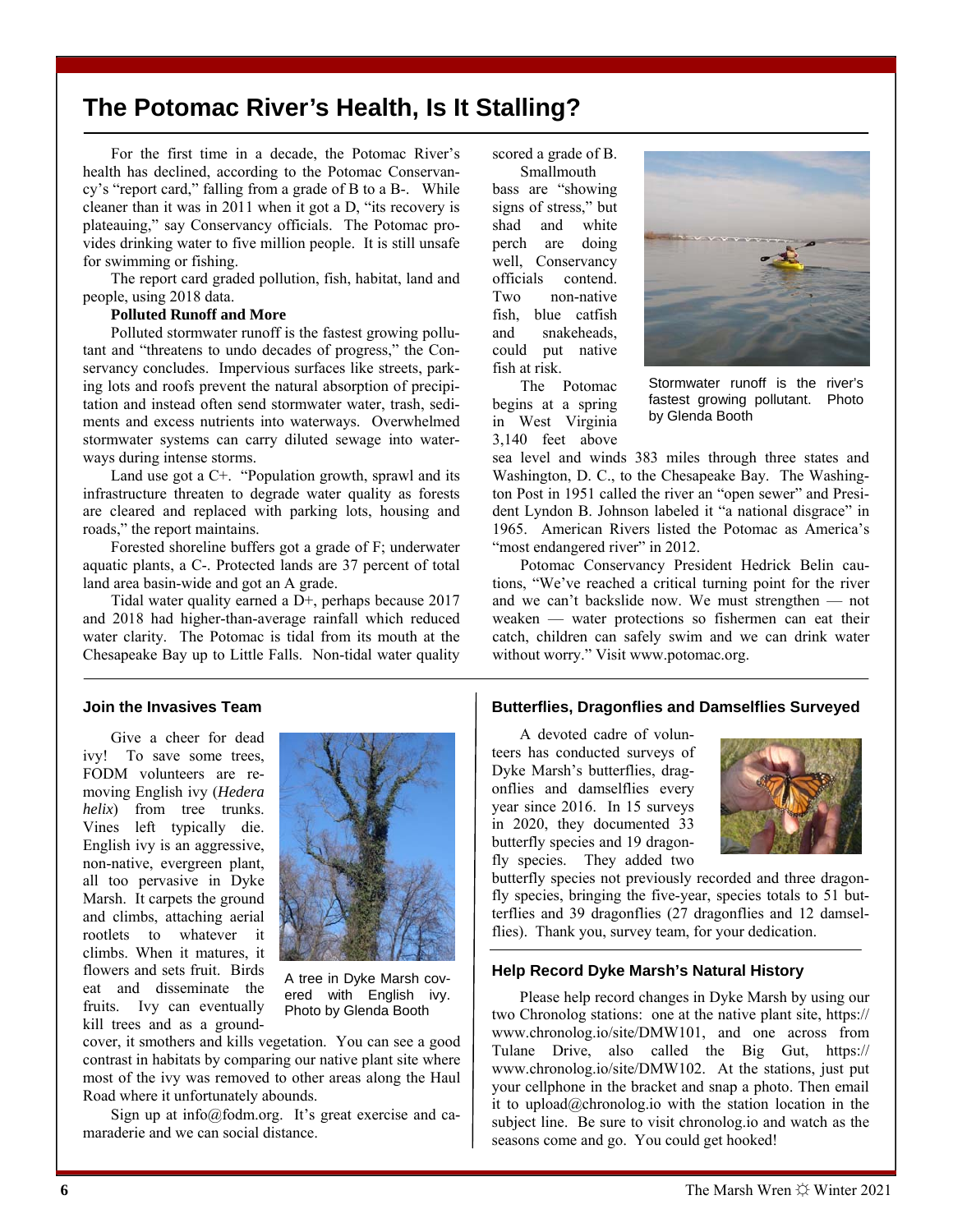#### **OLD DYKE MARSH** *(continued from page 5)*

## **Welcome New FODM Members**

#### **Dredging Sends Alarms**

In the early 1930s, Smoot, Sand and Gravel Corporation (SSGC) acquired 650 acres along the river from Bucknell University, including 260 acres of Dyke Marsh. From 1940 to 1972, the company dredged 270 acres, over half of the marsh.

In 1959, Irston R. Barnes, president of the Audubon Society of the District of Columbia, wrote a Washington Post article, spotlighting the marsh's destruction and value. That year, Congress passed and President Dwight E. Eisenhower signed into law, P.L. 86-41, adding Dyke Marsh to the National Park Service system ". . . so that fish and wildlife development and their preservation as wetland wildlife habitat shall be paramount." The law allowed SSGC to continue dredging.

In 1972, Nathaniel P. Reed, Department of Interior Assistant Secretary for Fish, Wildlife and Parks, wrote the National Capital Parks Superintendent that seeing the dredging when flying over Dyke Marsh, he "was horrified. If the work is legal – and I doubt that – it is amoral." He asked staff to identify steps to "reconstruct" the marsh and labeled ending the dredging "a priority." "I do not want the remaining marsh turned into an upland 'recreation' area. I want a Marsh," he stressed, capitalizing "marsh." "Just figure out a way to stop what you are doing now – promptly." SSGC relinquished their mining rights that year.

Today, restoration is underway and the only furtive goings-on, as far as we know, are the mating of birds, beavers, muskrats, dragonflies and other marsh denizens.

U.S. Park Police, Emergency Number: 202-610-7500

FODM welcomes our **new members** Chris Ambrose, Carolyn Bednarek, Laura Dale, Kathleen Hill, Karen McGrath, Linda Moncure, Nancy Pitcher, Laura Powers, Nancy Rybicki, Robert and Susie Scherr, and Elizabeth Spotswood. We welcome our **new Lifetime Members** Nancy Barbour, Ashley Bradford, Carolyn Gamble, Edward Morrison and Mallory Stouffer and **conversions to Lifetime Membership** Carrie Capuco and Kurt Gaskill.

## **Presidential Leadership**

As new leaders in the Biden-Harris administration take charge in Washington, D.C., this winter, we share the perspectives on national parks of two former U.S. presidents:

"Our working landscapes, cultural sites, parks, coasts, wild lands, rivers and streams are gifts that we have inherited from previous generations. They are the places that offer us refuge from daily demands, renew our spirits and enhance our fondest memories. . . Americans take pride in these places and share a responsibility to preserve them for our children and grandchildren." – President Barack Obama, in launching the America's Great Outdoors Initiative, 2010

"A vital goal for this country would be to prepare the parks, to guard the parks, to conserve the parks and to make the parks relevant to the American people in honor of the 100th anniversary." – President George W. Bush in launching the National Park Centennial Initiative, 2008

**TUNDRA SWANS** *(continued from page 8)* 

baying hounds, rather gooselike; resting flock gives gentle musical murmuring. Immature calls, wheezier, becoming adult like by second year."

# **FODM Membership - Dues and Contributions**

Support the Friends of Dyke Marsh by becoming a member or renewing your membership. Benefits include the Friends' quarterly publication, *The Marsh Wren*; membership meetings with knowledgeable speakers; Sunday morning bird walks and notification of activities in and around the marsh. Most importantly, your membership lends your voice in support of the Dyke Marsh Wildlife Preserve and our efforts to advocate for full restoration of the marsh. Just click on the "Join" or "Donate" button on our membership page at www.fodm.org to make your taxdeductible contribution by credit card or from your bank account securely through PayPal. For help, info@fodm.org. If you prefer, you can send a check, payable to FODM, P.O. Box 7183, Alexandria, Virginia 22307. The annual dues are \$15.00 per household, \$250.00 for life membership for an individual*.* You will receive a notice by mail or by email when your renewal is due. A financial statement is available upon written request from the Virginia Office of Charitable and Regulatory Programs. Thank you for your support of FODM.

| ADDITIONAL CONTRIBUTION \$                            |
|-------------------------------------------------------|
| TOTAL AMOUNT ENCLOSED \$                              |
|                                                       |
| NAME                                                  |
| ADDRESS                                               |
| CITY STATE ZIP                                        |
| TELEPHONE NUMBER<br>the control of the control of the |
| EMAIL ADDRESS                                         |
|                                                       |
| Please address any questions or comments about The    |
| Marsh Wren to Dorothy McManus and about member-       |
| ship to Bob Veltkamp. You may contact them by mail    |
| at FODM, P.O. Box 7183, Alexandria, Virginia 22307    |
| -7183, by telephone or by email (see page 2).         |